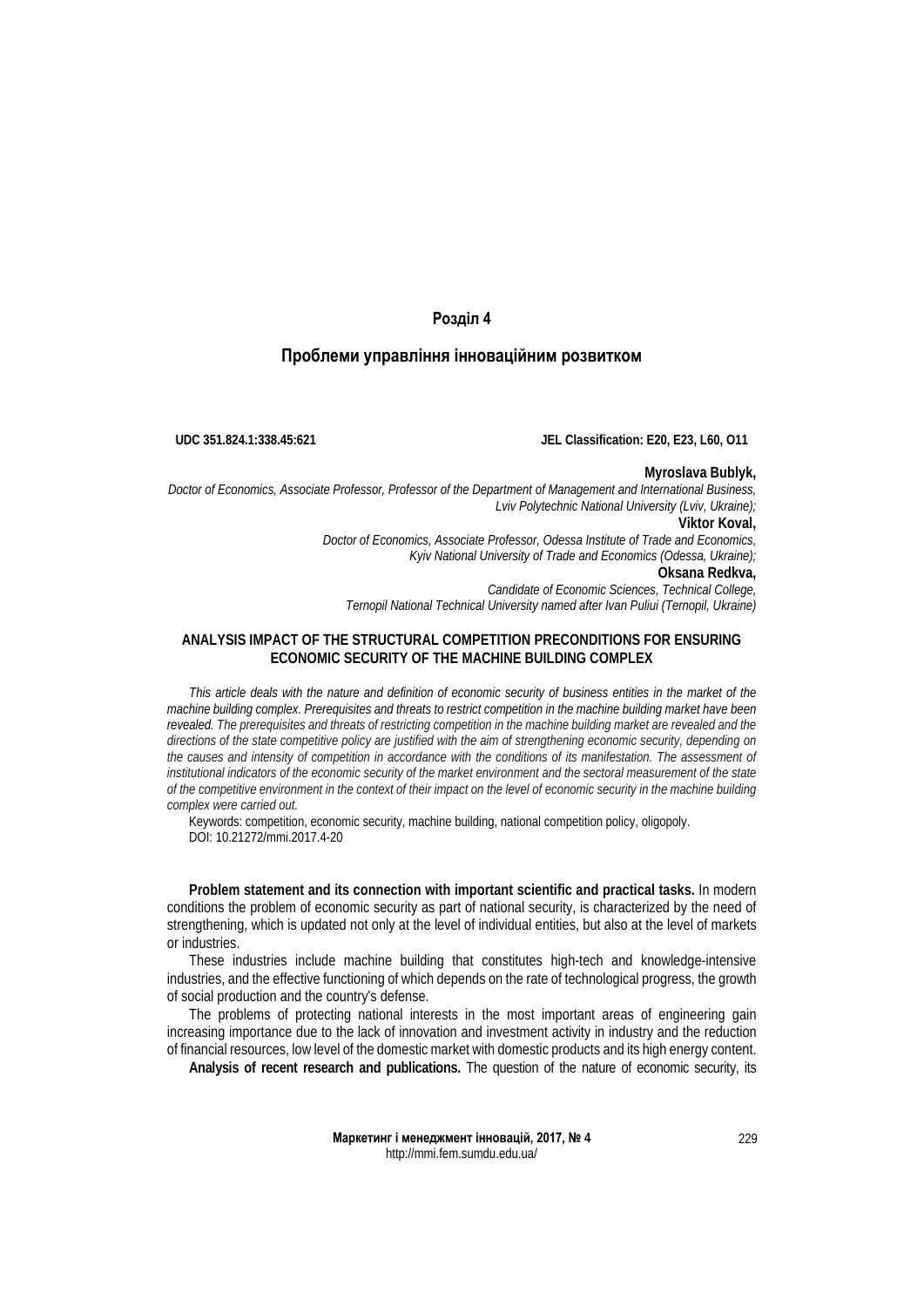justification of its components and their assessment have been discussed in scientific papers of foreign as well as national authors such as: B. Grekham [7], D. Baldwin [1], H.B. Kleiner [18], K. Neu [19], D. D. Burkaltseva [4], A. A. Vasyliev [5], M. M. Zatserklianyi [9], S.M. Illiashenko [15], V. T. Shlemko [33] and others.

Furthermore, such Ukrainian economists as N.P. Karachyna [16], L. Maliuta [18], O.V. Stepanenko, A.V. Cherep [31], Z. Yakubovych [34] and others made a significant contribution to the assessment of the economic safety of the machine building enterprises.

However, in recent years because of transformation threats and components of economic security as entities of domestic engineering as well as industry in general, is a problem supporting the necessary level of economic security due to the decrease of real competition between organizations of different legal forms that require justification of theoretical and methodic principles of state regulation of competitive relations in the context of economic security engineering that meets the current requirements of socio-economic and political situation in the country.

**Unsolved aspects of the problem.** Despite the considerable number of publications of scientific and practical importance, a number of issues concerning the management of economic security are limited only by methodological approaches for assessing the economic security or its individual components mainly at machine building enterprises and macro level. Therefore, mechanisms of control and regulation of engineering products market economic security require further research and improvement, combining an approach to balancing the impact of regulatory and economic methods of competition development, serving the process and providing greater economic security of the industry and the state in long-term prospects.

**Goal of the research** is to substantiate the impact of structural preconditions of the competition ensuring machine building complex economic security according to the causes and competition intensity under the terms of its manifestation.

**Presentation of main results and their justification.** The current state of socio-economic development is characterized by permanent threats growth of the business activity in various fields of the national economy, which is caused by the limited action of the state instruments due to integrated prevention and combating economic crime and violations of the legislation in the sphere of competition.

Component of national security of Ukraine supports economic security of the market and the branch complexes, which includes machine building industry. This system predicts the protection of national and economic interests of the entities of the market that is leveling trans nationalization reasons of the industry; reducing the negative impact of the competition on the basis of organizational and economic, legal factors; influencing the avoidance of economic threats and maintaining socio-economic and technical and technological parameters within the normative values.

Consequently, machine building enterprise is the main sector of economic security, which seeks to ensure financial and economic stability and competitiveness forming and developing its competitive advantage, contributing to the development of engineering complex for extended play and meet social and defensive needs of the country.

Thus, under the economic security of the entities of the machine-building complex, we will understand the competitive environment at the market (a significant market advantage) and institutional capacity of the system (by decision of the government) contribute the implementation of leveling mechanisms and combating specific threats (economic, information, technological) at the engineering markets based on their key components of the economic security.

Raising the possibility of threats to national security, primarily due to the machine building complex as a complex system of economic relations between the entities that take place within a specific economic and legal procedure, which is formed by their direct participation and considering economic interests of all entities. This is due to their importance in the social-economic development of the state (income from engineering market in 2016 raised to more than 6% of GDP) and the military-industrial complex of Ukraine in the national security. Thereby, special importance acquires the balance of economic policy to ensure national economic interests.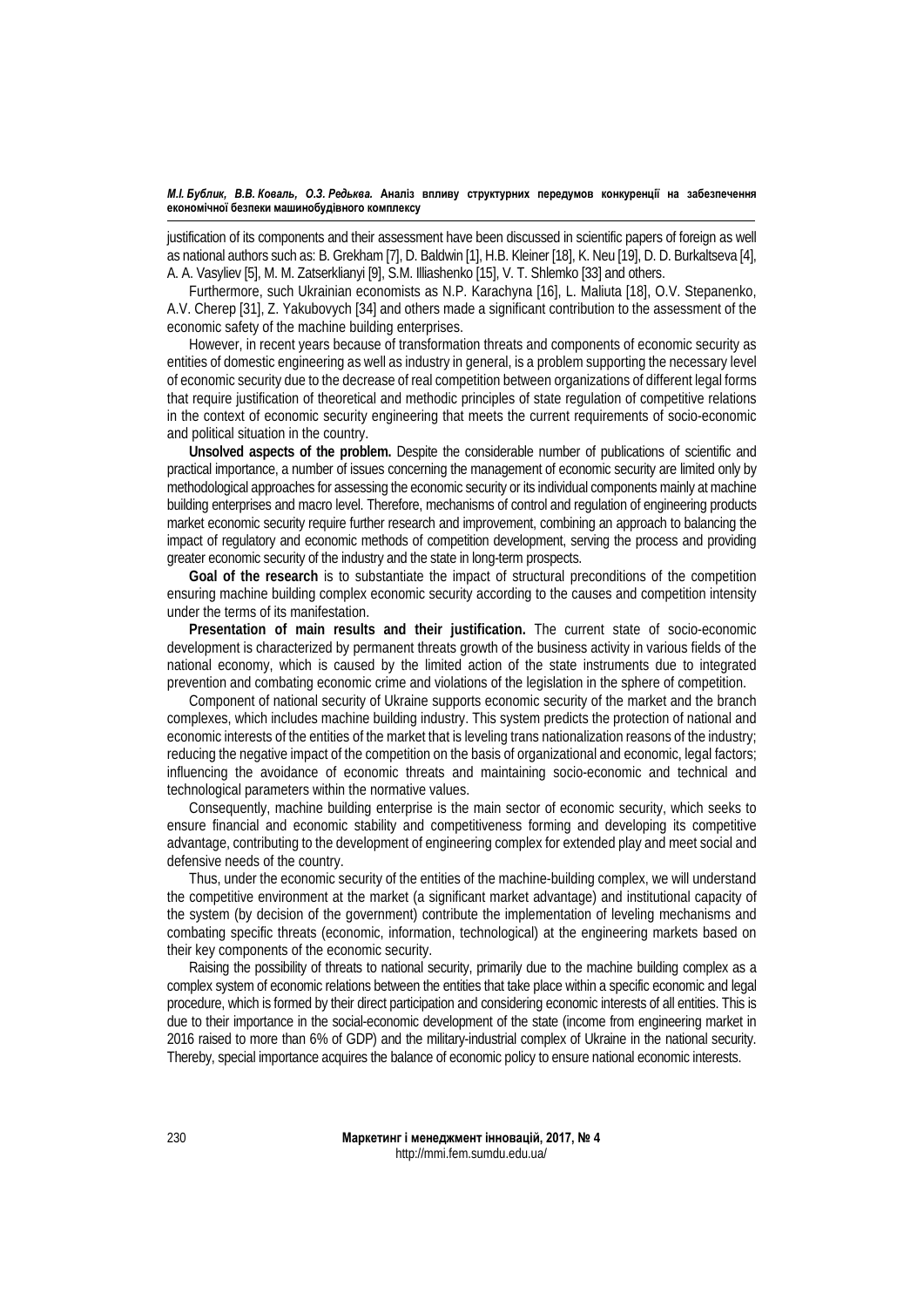According to the "National Security Strategy of Ukraine" they have determined threats of the national security in the economic sphere [26] (inefficient system of the government management, a high level of "shadow economy" and the criminalization of the national economy, critical depreciation of fixed assets of the infrastructure of Ukraine, dependence on monopolistic supply of power resources etc.) and the most important task of the economic security: opposition to the monopolization of strategic sectors of the national economy; demonopolization and deregulation of the economy, protection of economic competition, simplification and optimization of taxation, a favorable business climate and conditions for accelerated innovative development; counteraction system to the organized economic criminality based on the benefits of forming a legal business activity and so on.

In our opinion, most of the problems noted above in ensuring economic security are interrelated and very relevant, namely the legalization of economic activities and protection against competition law infringements in various sectors aimed at countering the monopolization and deregulation of the economy and the protection of economic competition through restructuring the violations of legislation competition of Ukraine (fig. 1). This is demonstrated by a reduction for 2013-2015, the proportion of sales at the markets with competitive structure from 47.5% to 42.7% due to the oligopolistic expansion of markets and individual dominance of the entities at the market [10].



*Figure 1* – **Structure of competition violations of the legislation of Ukraine for the years 2012-2016, %** [10]

The peculiarity of the oligopolistic structure is the heterogeneity and decrease of the competition at the market and, consequently, breaches of warranty of economic security both market participants and the sectoral market as a whole. Under such conditions, the division of the market between the dominant entities affects the growth of risks and threats to restrict the competitive environment development, which requires enhancing the interaction of state regulation of the economic security and the competition. Within such interaction, it is important to consider interrelations of the basis of economic security, in the form of optimal sectoral structure of the national economy and developed market infrastructure, and an effective competitive environment that determines a higher level of economic security by achieving economic stability and stability of the national economy on the basis of its accelerated innovative development. However, stated above interrelation stipulates dualistic growth of the threats of the competition development due to state failures (institutional support of the competition and lack of efficiency of the

> **Маркетинг і менеджмент інновацій, 2017, № 4** http://mmi.fem.sumdu.edu.ua/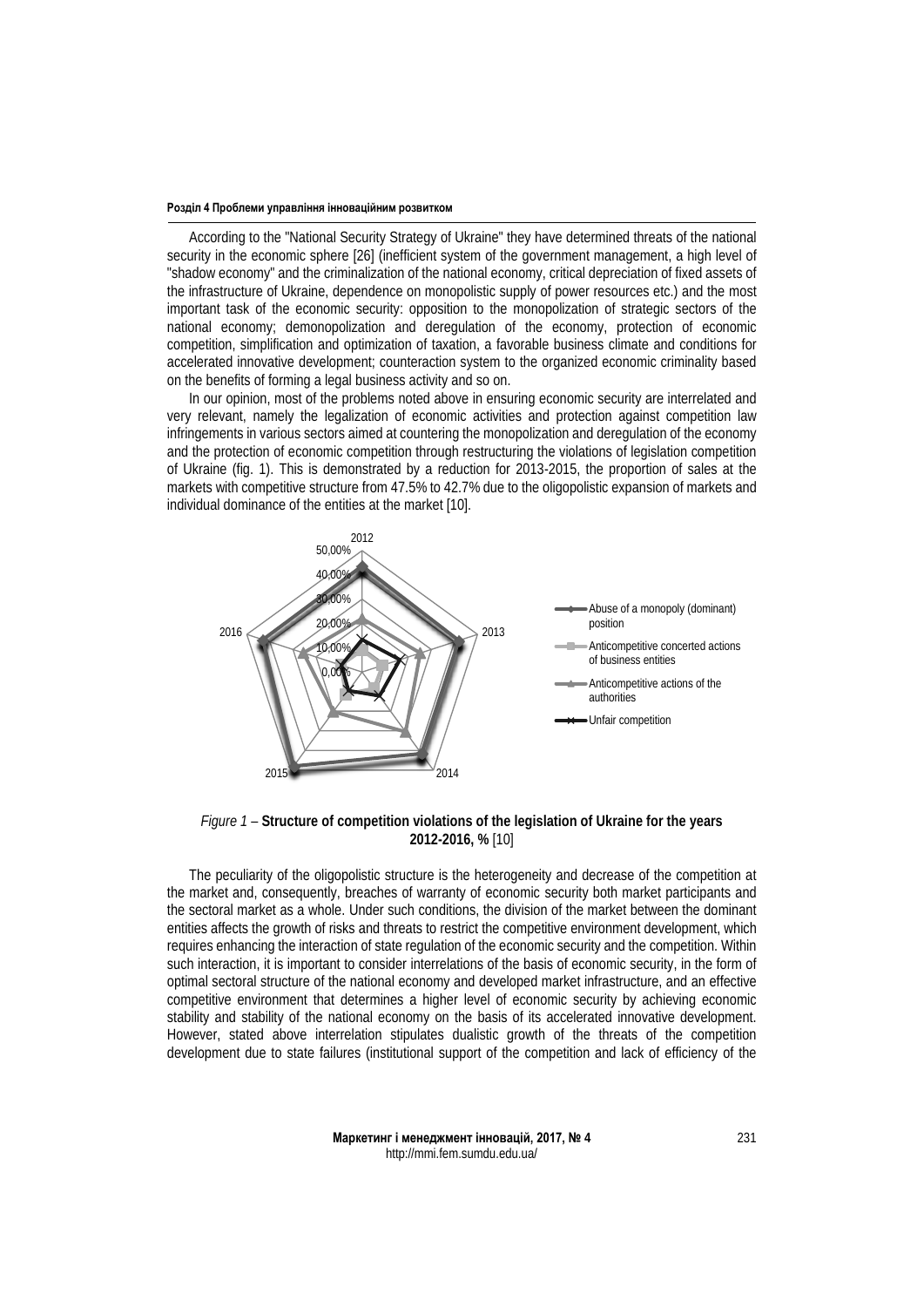competition policy) and growth of the economic security threats due to the formation of markets with noncompetitive structure.

The change in the structural preconditions of competition for 2013-2016, including those related to violations of competition law, does not provide sufficient level of competitive relations between market entities and the formation of a competitive environment at the macro level, which reduces the level of economic security.

In this aspect, competition becomes an important factor in ensuring economic security, which, on the one hand, requires countering the monopolization or abuse of dominant positions and other anticompetitive practices, and, on the other hand, the formation and enhancement of the competitiveness of economic entities through economic co-operation.

In our opinion, under the influence of competition on the economic security of the national economy, we will understand the process of its market transformation, objectively aimed at transforming the monopolized structure of the economic system and approving the competitive environment necessary for the effective functioning of the market economy subjects.

Within the previously mentioned priorities of National Security Strategy of Ukraine important issue to ensure the economic security of given sectors, assuring the development of the military-industrial complex, which include machine building, which is able to increase the competitiveness of the national economy and its accelerated innovative modernization.

Exploring the nature and scale of the machine-building industry to ensure its economic security, one can identify as well as internal threats that arise under the impact of the current state of the machine building complex markets, and external ones, among which an important place is devoted to the problems guaranteeing organizational and legal economic security of the engineering complex, including [8, 32]:

- insufficiently controlled by the state formation processes of the small business sector and business activity of the population as a whole in the period of market transformation of the economy and the social life;

- imperfect competitive environment;
- bureaucratic and cumbersome procedure of state supervision (control) of the economic activity;

- concentration (monopolization) displays of the commodity markets and mechanisms to access to limited economic resources and human activities;

- the existence of artificial barriers to launching / implementation of the enterprise;
- criminalization and excessive level of shadow economy;
- insufficient level of social business responsibility and so on.

Therefore, market structure has changed partly at the engineering product markets for the analysed period, increasing monopolization level (significant market advantage) to nearly 33% and 10% olihopolizatsiyi [10], confirming relatively favorable structure for the competition of branch markets.

However, taking into account the reduction in both machine-building complex and the national economy for the years 2014-2015 to 3.17% rate standards entering the market entities can be argued that the competition intensity at the commodity markets is decreasing every year, due to low entry of new participants at the markets for a significant reduction in concentration due to high administrative barriers and lack of the development of the market infrastructure [23].

However, the poor quality of the regulatory framework for the formation of conditions for a competitive environment can increase the likelihood of rising economic security risks with a negative impact on unfriendly competition in the context of insufficient legal protection of the interests of business entities or oligopolistic coordination of market participants, mainly through their anticompetitive concerted actions.

As stated in the report of the Antimonopoly Committee for 2016 [10, p.23], in the market of machine building industry, characterized by different structural preconditions of competition, the ratio of sales volumes in 2016 compared to 2015 did not change significantly. About 43.4% of the total volume of sales of the machine-building industry fell on markets without significant structural restrictions on competition,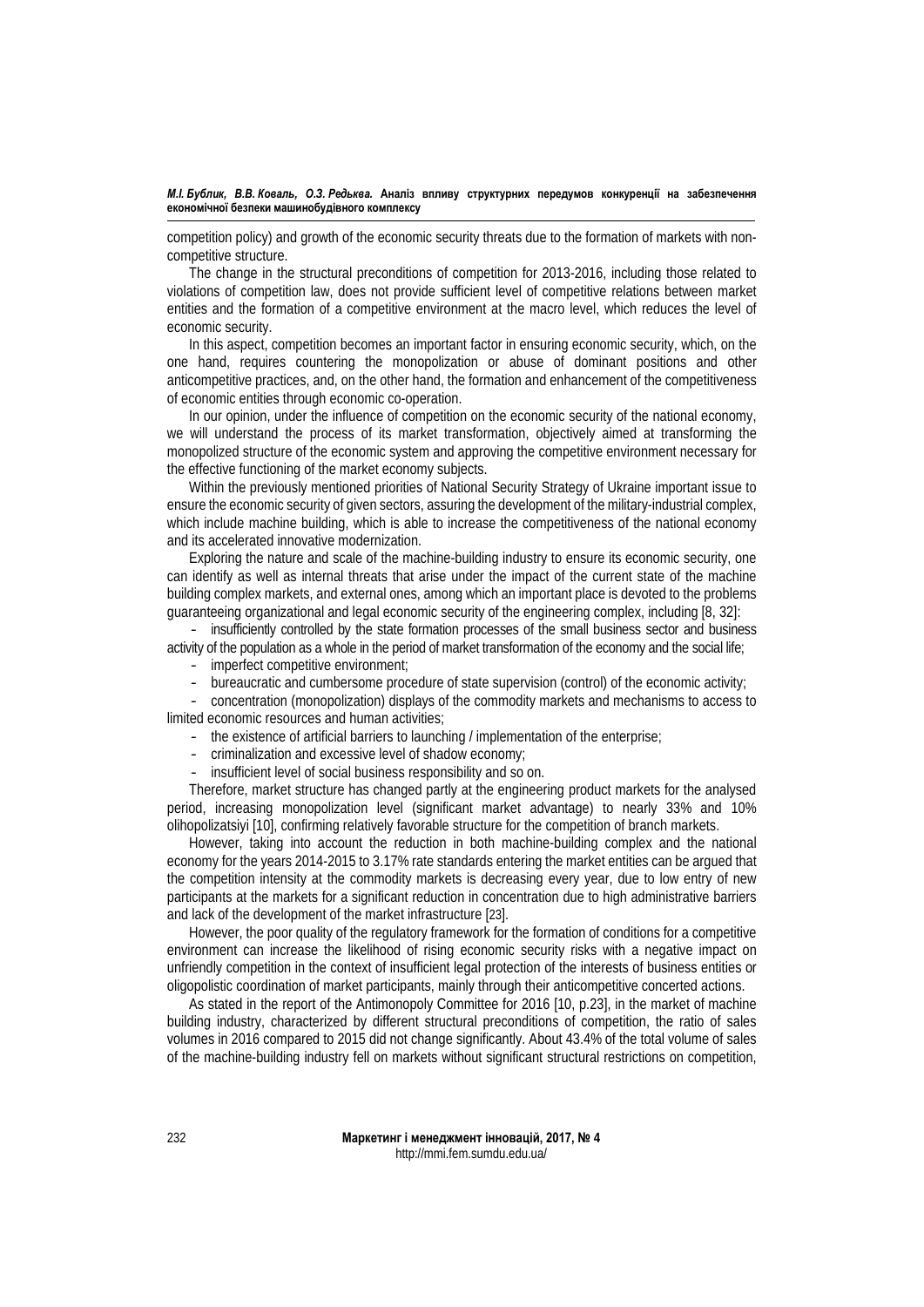and for markets with significant structural constraints on competition, 0.4% less. The above-mentioned tendencies to change the market structure are shown in Fig. 2



## *Figure 2* – **Value of markets with different structural preconditions for competition in machine building and industry,%** [10]

We believe that the process of market transformations in the domestic machine-building complex of the economy should be changed with the help of regulatory measures that should be aimed at supporting and developing a relatively competitive structure of the sectoral markets for mechanical engineering in order to ensure their economic security.

Macroeconomic prerequisites of the structural nature of the impact of competition on ensuring the economic security of the machine-building markets were made [11, 18, 19]:

1. The reduction of the number of enterprises from 2010 to 2016 by 8%, as well as the volume of sales of products during this period by 13%.

2. Reduction of solvent demand, which affected the decrease of profitability (loss) of all enterprises activity from 2.6% in 2010 to 8% in 2016.

3. Increase of markets with signs of dominance and oligopoly in 2016 to 45% [11].

4. Liberalization of foreign economic activity contributed to the growth both in official imports and in illegal imports.

In our opinion, paramount prerequisites reducing the economic security at the engineering markets during the transformation of the competitive environment are a high proportion of the volume of goods in markets with signs of dominance and risk further monopolization of certain commodity markets; weak institutional base to support the industry stages of its life cycle to reduce the capacity of the market; a growing number of cases of unfair competition provoking reduction of investment attractiveness and innovative activities of economic entities.

Activities to ensure the economic foundations of security engineering market is directly dependent on public administration setting up a competitive environment and realizing the state industrial policy in the direction of improving the competitiveness of industrial products (table 1).

The level of competition is an internal factor for ensuring economic security, therefore achieving a positive level of economic security of the mechanical engineering markets is possible if there is interdependent development of competitiveness and economic security at the various hierarchical levels of the national economy. Resistance to unfair competition and monopolization will promote to develop actively the forms of market competition of all participants by strengthening economic security based on the development of competition in the domestic market and its protection, including from foreign countries.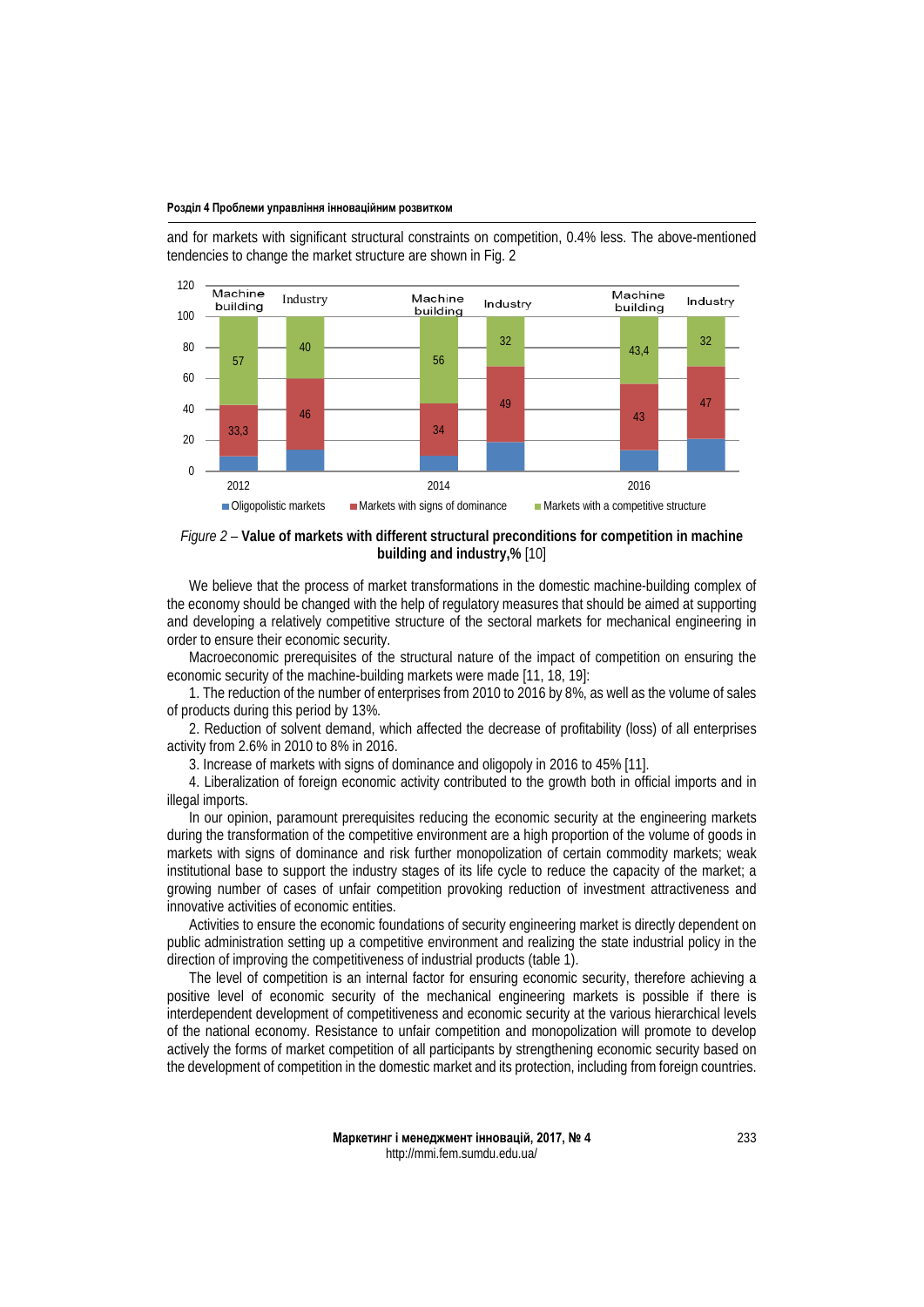*Table 1* – **Impact prerequisites of the competition on the economic security of the machine building markets and its improvement on the part of the state administration** (built by authors on the basis of [6, 32])

| Prerequisites                                                                       | Consequences                                                                                                           | Tasks                                                                                                                                                                                      |  |
|-------------------------------------------------------------------------------------|------------------------------------------------------------------------------------------------------------------------|--------------------------------------------------------------------------------------------------------------------------------------------------------------------------------------------|--|
| Growing share of the goods volume at<br>the markets with dominance signs            | Missing diversification of products,<br>dumping or unwarranted overpricing of<br>goods, etc                            | Establishment of competitive relations<br>between enterprises of different ownership                                                                                                       |  |
| Weak institutional basis to support the<br>industry on the stages of its life cycle | Reduced demand and industry capacity                                                                                   | Strengthening core environment to protect<br>property rights and the implementation of the<br>strategic management of the life cycle and the<br>viability of businesses under its lifespan |  |
| Decline of the investment<br>attractiveness.                                        | Limitations the entities with financial<br>resources partly owning significant market<br>advantage and self-investment | Establishment of favorable macroeconomic<br>climate, stability of of different markets, fiscal<br>mode and controlling the rights on the<br>intellectual property                          |  |
| Reducing the level of innovation activity<br>of economic entities of industries     | Reduction of product innovation and<br>consolidation of the previous technological<br>structure                        | Setting up the sector of small and medium<br>businesses                                                                                                                                    |  |

Under such preconditions there is a natural reaction as most market participants with significant market advantage restrict the entry of new entities and authorities that can identify entry of external members (non-residents), especially in strengthening economic integration and globalization as a threat to ensure economic security. The latter constitute the monopolization of foreign capital strategic sectors of the national economy which include machine building markets with the highest share due to the branch structure of the cost of production, transportation equipment (36.5%); instrument making (36.3%) and electrical industry (20.5%) [21]. On the one hand, the entry of foreign companies at the engineering markets can contribute to the growth of investments by the time they will have received significant market advantages, but as a result of reduced competition should cause a growth in commodity supply of foreign origin, which in 2015 has already exceeded more 60%, confirming the low competitiveness in the domestic market.

Confirmation of the decline of the innovation and investment activity rates is the decrease of the competitiveness of Ukraine, which deteriorated by 3 positions in 2015, and the country ranked 79th among 140 countries of the world, mainly due to the decreaseof a number of factors, including the effectiveness of the antimonopoly policy (136th place) and innovation (81st place), and in 2016 it has already occupied 85th place among 138 countries with a decline in market efficiency (109th place) and the same index of antimonopoly policy effectiveness (136th place) [11].

The growing concentration of foreign capital in domestic markets due to the low level of competition in comparison with the European and world markets causes the internalization of the internal market (transfer prices) to foreign (multinational) corporations, which reduces the possibility of state control over their activities, including at the expense of the decrease of the state property in the field of machine building.

Minimization of the state property can reduce the possibility of smoothing cyclical fluctuations in the market situation and stabilizing the dynamics of economic growth. According to the data of the Ministry of Economic Development and Trade [30], the share of the state sector of the economy amounted to 11.1% in 2016, which is determined on the basis of the Methodology for determining the share of the public sector in the economy [20], and the share of the processing industry was 4,0%.

In our opinion, policy measures of ensuring economic security of the machine-building market subjects in the conditions of high level of the communication industry internationalization should be directed to increasing the share of state property of their capital, which may be achieved by the obligatory participation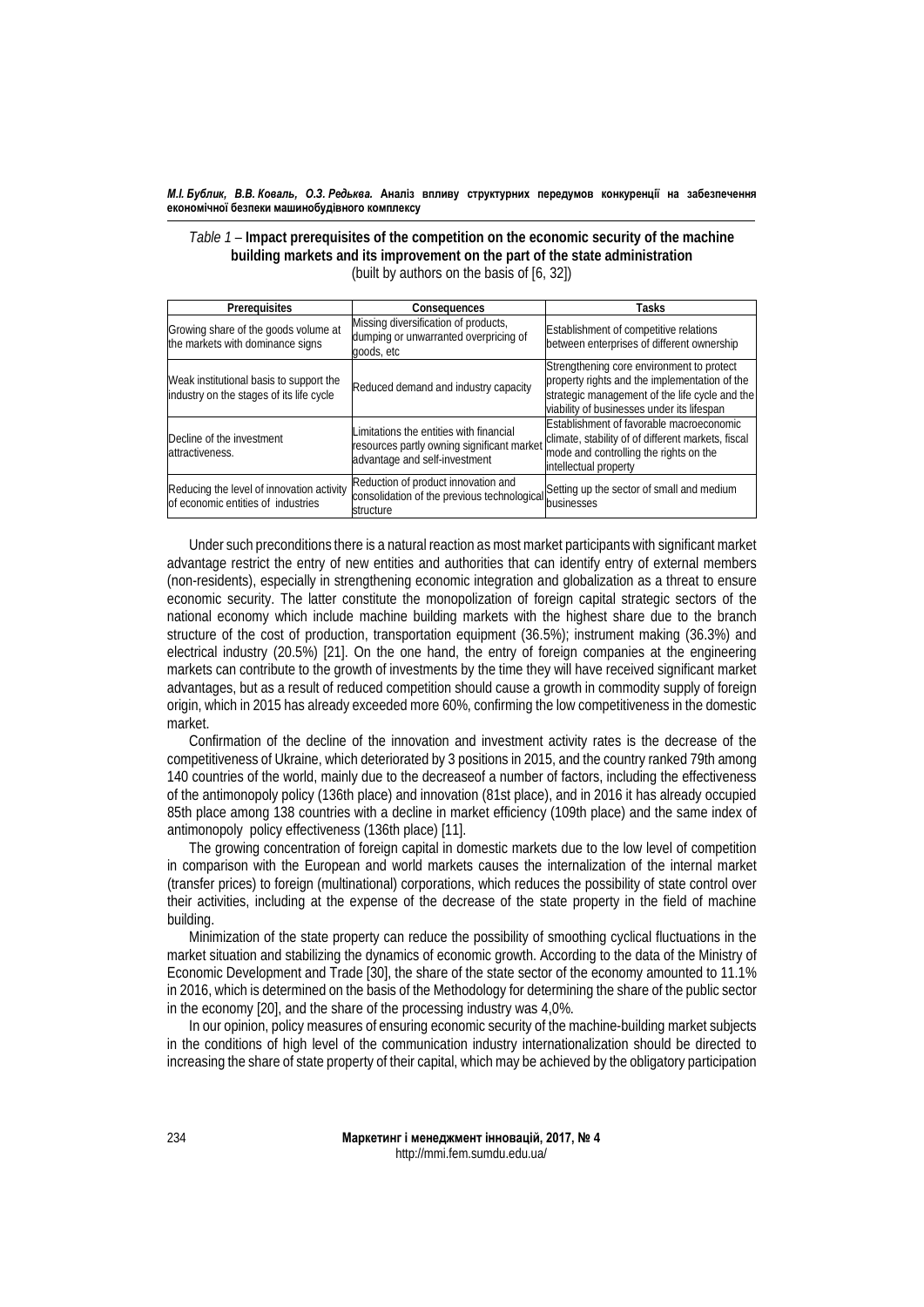(institutional investors) of the state in the management or Partial representation on the board of directors of joint stock companies (with significant market advantage) of the state representatives.

The low proportion of the state sector of the economy can be followed by restriction of the role of the state as an owner of national resources and the ooportunity to limit the threats of economic security at the machine-building market.

However, under current oligopolistic market structure conditions with the dominant entity decreases the probability of entry of foreign companies into the engineering markets as growing market share with competitive structure does not enhance their attractiveness for foreign investors, which reduces the incentives for the development of machine-building industry through investment, having limited self financing by entities with significant market advantage.

Therefore, the competition is seen as the process of ensuring and strengthening the economic security of the machine building in the long run, as much in a short period can occur as a direct correlation to general market conditions of individual treatment (with significant market advantage) and rising material costs and energy costs of the engineering enterprises.

It is also important to note while ensuring the economic security of the machine building increased transaction costs of all market participants (both companies, depending on the specificity of assets, type of contract and institutional relations, and state authorities carrying out monitoring, shaping and appropriate institutional environment and other costs) as are manifested in the form of market interactions, which is associated with the achievement or decrease of reducing their competitiveness in the case of opportunistic behavior.

Activities to ensure economic security are determined by the need of government regulation of markets with signs of dominance and oligopoly on the one hand, as the development of competition has a higher potential for growth of economics, on the other hand, reducing the possibility of fraud and anticompetitive concerted actions in the market.

The inefficient system of the public regulation sector of the branch competition produces the growth of the machine building markets vulnerability to threats and reduces their economic security, institutional aspects which are the reasons characterizing the extent of government influence on business activity and guarantees for the development and protection of the competition (Tabl. 2).

| <b>Indexes</b>                                           | Value   | <b>Threshold</b>             |
|----------------------------------------------------------|---------|------------------------------|
| Quality of the regulatory policy                         | $-0.43$ | $-2,5$ (low) to $2,5$ (high) |
| The quality of public administration and public services | $-0.58$ | $-2,5$ (low) to $2,5$ (high) |
| Compliance with regulatory framework                     | $-0,77$ | $-2,5$ (low) to $2,5$ (high) |
| The level of illegal economy                             | $-0.84$ | $-2,5$ (low) to $2,5$ (high) |
| Political stability                                      | $-1,89$ | $-2,5$ (low) to $2,5$ (high) |
| State control                                            | 2,8     | $0$ (low) to $3$ (high)      |
| Barriers to entrepreneurship                             | 2,3     | $0$ (low) to $3$ (high)      |
| Barriers to investment                                   | 2,9     | 0 (low) до $3$ (high)        |
| Index of freedoms and opportunities *                    | $-2.24$ | $-5$ (low) to $5$ (high)     |

| Table 2 – Institutional aspects of economic security of the market environment for the year |
|---------------------------------------------------------------------------------------------|
| 2016 by the Worldwide Governance Indicators (compiled by the authors on the basis of expert |
| evaluations [12 -14] by the WGI Aggregation Methodology [14])                               |

The analysis of these institutional indexes of economic security of the market environment demonstrates persistent tendency to deterioration the competition indexes in the machine-building complex (tabl. 3) and accordingly ensuring economic security from low level side of institutional regulation. Economic security in the machine-building complex as a state of the market of national economy, generating branch competitiveness growth and ensuring the steady functioning (and development) of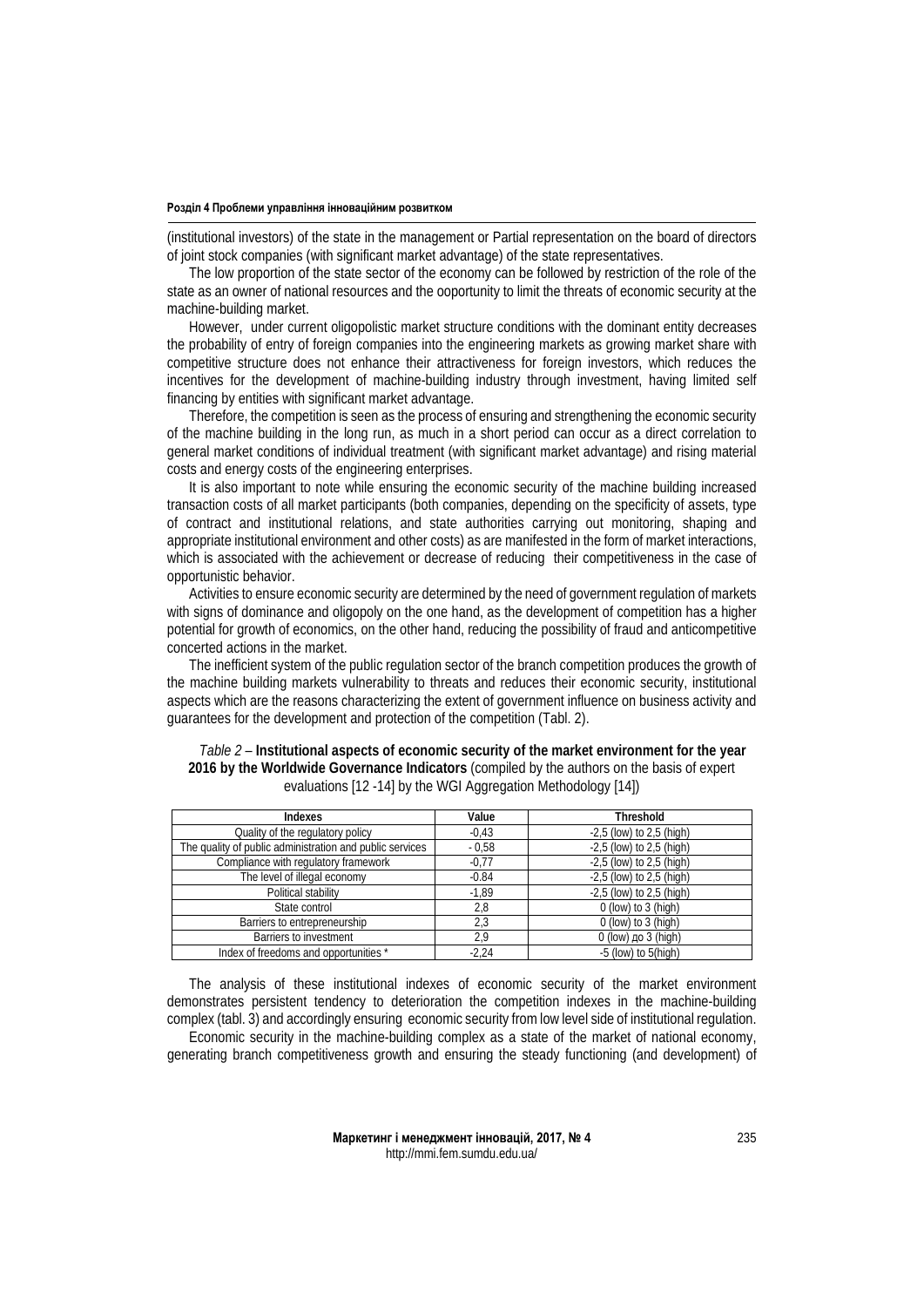market participants due to the action of threats, depends on improving competitive positions of the industry in the economy of the country and the world. The analysis of the factors of the competitive environment state in the machine-building complex certifies, except the high value of "Share of profitable enterprises", which comprised 74.5% in 2016 and "The coefficient of coverage of imports by export" with the value of 60.8%, which notes unstable dynamics of the factors of the competitive environment state.

| Main aspects                                                                                                              | Year 2010 | <b>Year 2016</b> | <b>Threshold</b>          |
|---------------------------------------------------------------------------------------------------------------------------|-----------|------------------|---------------------------|
| The number of operating enterprises per 1,000 of<br>population, units                                                     | 4,73      | 4,13             | 1 (low) to 50<br>(high)   |
| The share of profitable enterprises, %                                                                                    | 60,2      | 74,5             | 50 (low) to 75 (high)     |
| The proportion of products manufactured by small<br>enterprises of the industry, %                                        | 4,6       | 6,3              | $0$ (low) to 25 (high)    |
| Market share with competitive structure, %                                                                                | 29,4      | 43,4             | 0 (low) to 100 (high)     |
| The entry rate of business entities into the market                                                                       | 2,3       | 2,7              | 1 (low) to 3 (high)       |
| The coverage ratio of import by means of export,                                                                          | 69,4      | 60,2             | 50 (low) to 100<br>(high) |
| The volume of machine building production,<br>realized from Ukraine % to the volume of industrial<br>production           | n.d.      | 57,4             | 25 (low) to 100<br>(high) |
| The ratio of increase in FDI to GDP, %                                                                                    | 0.85      | 0.99             | $0$ (low) to 10 (high)    |
| Profitability of operating activity of the machine<br>building enterprises, %                                             | 7         | 3,0              | $0$ (low) to 8 (high)     |
| The share of machine-building enterprises that<br>have implemented innovative products in total<br>industrial enterprises | 34,3      | 21,5             | 10 (low) to 50 (high)     |

| Table 3 – Main aspects of the competitive environment at the machine-building complex (built by |
|-------------------------------------------------------------------------------------------------|
| authors on the basis of [6, 25, 27, 28, 29])                                                    |

In turn, the low values of institutional factors of the market environment economic security, that subjects in the machine-building complex can get losses from the actions of competitors in order to resist unfair competition due to poor organization of public administration.

The probability of deterioration of the competitive environment development, taking into account the institutional economic security requires its consideration in implementing the state competition policy, since the necessary level of economic security can be achieved through the development of effective government institutions and mechanisms of state protection and competition development.

Therefore one of the important approaches ensuring branch economic security is a complex of preventive measures leveling economic threats in the machine building markets based on the protection and development of competition on the side of market participants and it is aimed at increasing the competitiveness of industrial products in both domestic and foreign markets.

Thus the importance of the state sector in providing economic security is not limited to the institutionalization of a competitive environment at the machine building complex, as reflected in the macroeconomic balancing system in the context of economic security in an oligopolistic market structure with the dominant subject, hence the need to modernize the institutional and legal framework of the state of competition policy.

Developing a common competition policy in ensuring economic security will affect the investment climate and scientific and technological progress, in the case of underestimating the machine-building complex can receive partly incentives for its development.

In our view, the main objectives of the state competition policy in the context of ensuring economic security at the engineering markets are:

- increasing investment attractiveness and incentives to increase the number of market participants,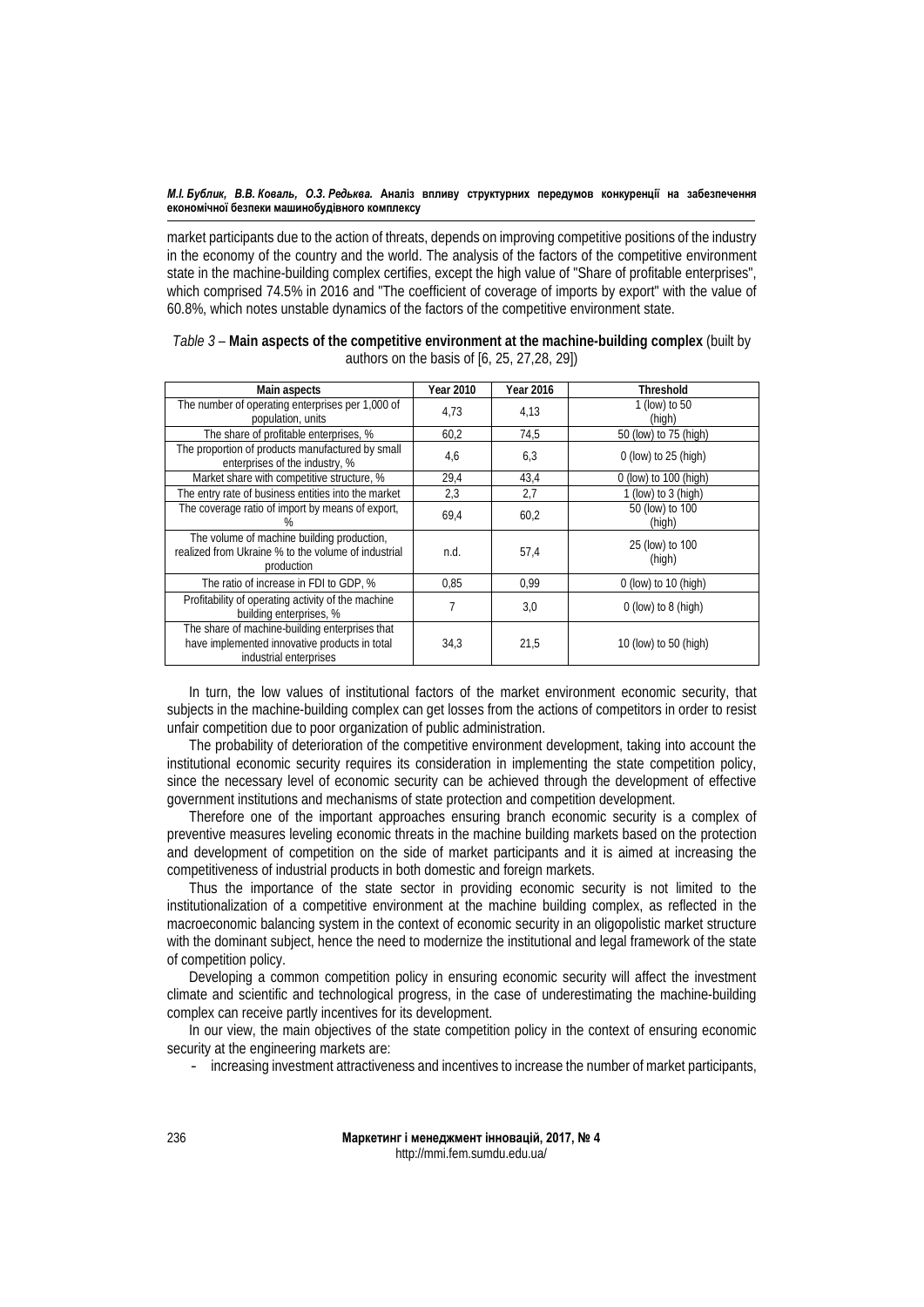characterized by normal occurrence;

- equal conditions of competition, including competition protection from anticompetitive actions of market participants and authorities;

- removal of infrastructure restrictions of competition on the basis of transparent formation of investment programs and public-private partnerships;

- setting up equal conditions of access to the market by balancing the regulatory mechanisms and support entrepreneurship [2].

As best practices demonstrates in other sectors of the national economy is growing relevance of the use of public-private partnerships in the machine-building complex, within which may be established preferences for machine building companies in accordance with tax and customs legislation or partially financed their costs of investment projects [22] and activities carried conversion of military production, which will strengthen the economic foundations of state security. In modern life the development of cooperation between state and business structures cause the formation of effective institutions of national markets, which should ensure [3]: reducing transaction costs, the formation of harmonization-parity pricing mechanism, etc; improving organizational and economic cooperation through the use of cluster benefits of pooling of resources and opportunities, etc; stimulate effective investment projects in industry and national scale.

Therefore a partnership of the state and business will strengthen innovation and investment focus of economic growth in the system of economic security and the protection of competition will act as a necessary condition for its further strengthening, providing to this end not only regard the alleged higher priority for state competition policy, but also ensure its the balance of the state policy in strengthening economic security. [24]

**Conclusions and directions of further researches.** Changing the competitive conditions of the participants of the machine-building markets caused the emergence of problems in ensuring the economic safety of the machine-building complex. The main preconditions of the structural nature of the impact of competition on ensuring the economic security of the mechanical engineering markets were: reducing the number of enterprises and their volume of sales; reduction of solvent demand, which affected the reduction of profitability (loss) of all activity of enterprises; an increase in markets with signs of dominance and oligopoly; increase in imports. The analysis of the development of the machine-building complex in order to ensure its economic security has allowed to distinguish as internal threats that arise under the influence of the current state of the markets of the machine-building complex, as well as external threats associated with the organizational and legal provision of economic security of the machine-building complex.

In order to strengthen economic security depending on the reasons and intensity of competition in accordance with the conditions of its manifestation, the directions of the state competition policy are grounded: increase of investment attractiveness and stimulation to increase the number of market participants characterized by the norm of entry; equalization of the conditions of competition, including protection of competition from the anticompetitive actions of market actors and authorities; eliminating the infrastructure restrictions of competition on the basis of transparent formation of investment programs and the mechanism of public-private partnership; creating equal access conditions to the market by balancing regulatory mechanisms and supporting entrepreneurship.

The assessment of institutional indicators of economic security of the market environment and the sectoral dimension of the competitive environment in the context of their impact has shown the need for preventive measures to minimize economic threats in the machine building markets on the basis of protection and competition development by all market participants to enhance the competitiveness of industrial products, which is expressed by upgrading of the institutional and legal base of state competition policy.

2. Бережний Я.В. Щодо напрямів удосконалення конкурентної політики в Україні: аналітична записка [Електронний

<sup>1.</sup> Baldwin D.A. The Concept of Security [Electronic resource] / David A. Baldwin // Review of International Studies. – 1997. – № 23. – Р. 5–26. – Mode of access: http://www.princeton.edu/~dbaldwin/selectedarticles/Baldwin (1997) The Concept of Security.pdf.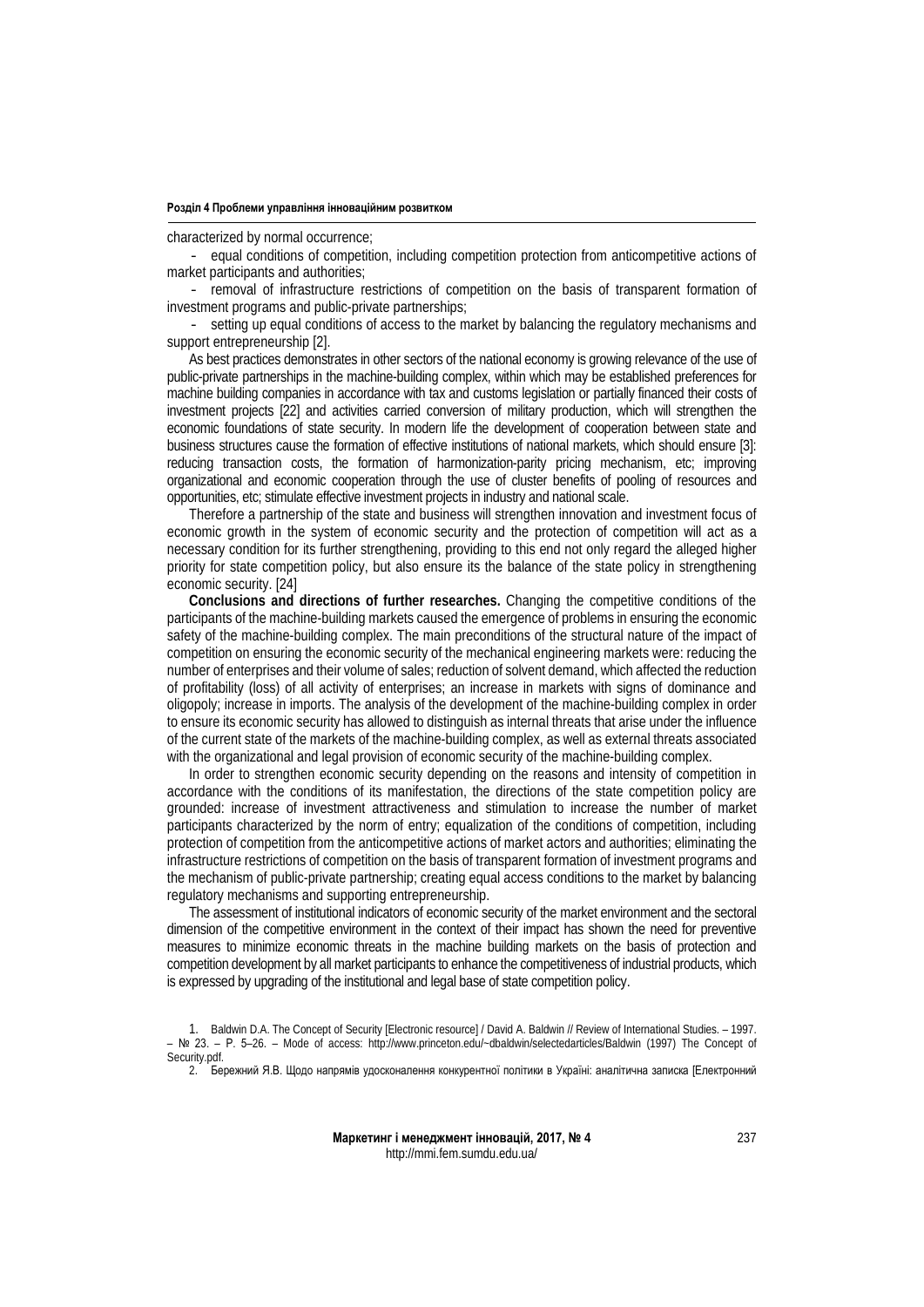ресурс] / Я.В. Бережний. – Режим доступу : http://www.niss.gov.ua/articles/1640.

3. Бойко О.В. Розвиток монопрофільних виробничих структур ринку: транспортно-економічний аспект: монографія / О.В. Бойко, Є.М. Сич, О.В. Шишкіна: За ред. проф. Є.М. Сича. – Київ : Логос, 2011. – 220 с.

4. Буркальцева Д.Д. Інституціональне забезпечення економічної безпеки України: [монографія] / Д.Д. Буркальцева. – Київ : Знання України, 2012. – 347 с.

5. Васильєв А.А. Деякі аспекти економічної безпеки в контексті економічної теорії / А.А. Васильєв // Наукові праці: науково-методичний журнал, 2005. –Вип. 25. Т. 38. Економіка. – С. 13–17.

6. Васильців Т.Г. Економічна безпека підприємництва України: стратегія та механізми забезпечення: [монографія] / Т.Г. Васильців. – Львів: Арал, 2008 – 384 с.

7. Graham B. Security Analysis. The Classic 1934 / B. Graham, D. Dodd. - NY : The McGraw-Hill Companies, Inc, 2000. – 736 p.

8. Дикань В.В. Державне регулювання розвитку машинобудування України / В.В. Дикань // Вісник економіки транспорту і промисловості. - 2013. – Вип. 42. - С. 213-217.

9. Зацеркляний М.М. Основи економічної безпеки : [навчальний посібник] / М.М. Зацеркляний, О.Ф. Мельников. – Київ : КНТ, 2009. – 337 с.

10. Звіт Антимонопольного комітету України за 2016 рік [Електронний ресурс]. – Режим доступу: http://www.amc.gov.ua/amku/doccatalog/ document?id=133712&AMCU\_2016.pdf.

11. The Global Competitiveness Report 2016–2017: Report / Geneva: World Economic Forum [Electronic resource]. –Mode of access: http://www3.weforum.org/docs/GCR2016-2017/05FullReport/TheGlobalCompetitivenessReport 2016-2017\_FINAL.pdf.

12. The World Bank Open Data [Electronic resource]. – Mode of access : http://data.worldbank.org/russian.

13. The Worldwide Governance Indicators (WGI) 2017 Interactive – Interactive Data Access [Electronic resource]. – Mode of access: http://info.worldbank.org/governance/wgi/wgidataset.xlsx. Name from screen.

14. Kaufmann D. The Worldwide Governance Indicators: Methodology and Analytical Issues [Electronic resource] / D. Kaufmann, A. Kraay, M. Mastruzzi. - Mode of access: info.worldbank.org/governance/wgi/index.aspx#home.

15. Ілляшенко С.М. Управління потенціалом інноваційного розвитку промислових підприємств для забезпечення їх сталого розвитку / С.М. Ілляшенко, Ю.С. Шипуліна // Сталий розвиток та екологічна безпека суспільства в економічних трансформаціях: монографія. – Сімферополь, 2010. – С. 192-211.

16. Карачина Н.П. Економічна поведінка машинобудівних підприємств: теорія, методологія, практика управління: монографія / Н.П. Карачина. – Вінниця : Кн.-Вега, 2010. – 416 c.

17. Клейнер Г.Б. Предприятие в нестабильной экономической среде: риски, стратегии, безопасность. / Г.Б. Клейнер, B.I. Тамбовцев, P.M. Качалов. – Москва, 1997. – 288с.

18. Малюта Л. Діагностика інтелектуально-кадрової складової забезпечення економічної безпеки машинобудівних підприємств / Л. Малюта // Вісник економічної науки України. – 2015. – № 1 (28). – С. 89–93.

19. Neu C.R. The Economic Dimensions of National Security / C. Richard Neu, Charles Wolf, Jr. – RAND, 1994. – 86 p.

20. Про затвердження методики визначення питомої ваги державного сектору в економіці: Наказ Міністерства економіки України від від 20.12.2012 № 1466 // Офіційний вісник України. – 2013. – № 6. – С. 201.

21. Соціально-економічне становище України за 2017 рік [Електронний ресурс]. – Режим доступу: http://www.ukrstat.gov.ua/druk/soc\_ek/2017/arh\_2017\_u.htm.

22. Про схвалення Концепції Державної цільової програми реформування та розвитку оборонно-промислового комплексу на період до 2020 року: Розпорядження Кабінету Міністрів України від 20.01.2016 № 19-р // Урядовий кур'єр. – 2016 – № 15.

23. Про схвалення Концепції Загальнодержавної програми розвитку конкуренції на 2013–2023 роки: Розпорядження від 19 вересня 2012 р. № 690-р // Урядовий кур'єр. – 2012. – № 180.

24. Синицына К.И. Формирование эффективной конкурентной политики в Украине / К.И. Синицына, А.В. Воронин // Вісник студентського наукового товариства ДонНУ. – 2014. –№ 6. – Том 2. – C. 306-310.

25. Соціально-економічний розвиток України за 2016 рік [Електронний ресурс]. – Режим доступу: http://www.ukrstat.gov.ua/operativ/ operativ2016/so\_ek\_r\_u/soekru\_u/arh\_soekru\_16.htm.

26. Стратегія національної безпеки України: Указ Президента України від 26.05.2015 № 287 // Офіційний вісник України – 2015 – № 43 – стор. 14.

27. Товарна структура зовнішньої торгівлі у 2016 році [Електронний ресурс]. – Режим доступу: http://ukrstat.gov.ua/operativ/operativ2016/zd/tsztt/tsztt\_u/tsztt1216\_u.htm.

28. Україна у цифрах 2010: статистичний збірник / Державний комітет статистики України – Київ : Держ. підприємство "Інформаційно-аналітичне агенство", 2010. – 251 с

29. Україна у цифрах 2016: статистичний збірник / Державна служба статистики України. За ред. Вернера І.Є. – Київ : Держаналітінформ, 2016. – 240 с.

30. Частка державного сектору у складі економіки за 2016 рік [Електронний ресурс]. – Режим доступу: http://www.me.gov.ua/Documents/Detail?lang=uk-UA&id=fe820f29 6d2548d3c9c&title=CHastkaDerzhavnogoSektoruUSkladi EkonomikiZa2016-Rik.xls.

31. Череп А.В. Теоретико-методичні основи забезпечення економічної безпеки машинобудівних підприємств / А.В. Череп, О. В. Степаненко // Економіка і регіон. – 2013. – № 3. – С. 78-83.

32. Шифріна Н.І. Стан та перспективи розвитку машинобудівного комплексу України / Н.І. Шифріна // Вісник економіки транспорту і промисловості. – 2010 – № 29. – С. 394–399.

33. Шлемко В.Т. Економічна безпека України: сутність і напрямки забезпечення / В.Т. Шлемко, І.Ф. Бінько. – Київ : НІСД,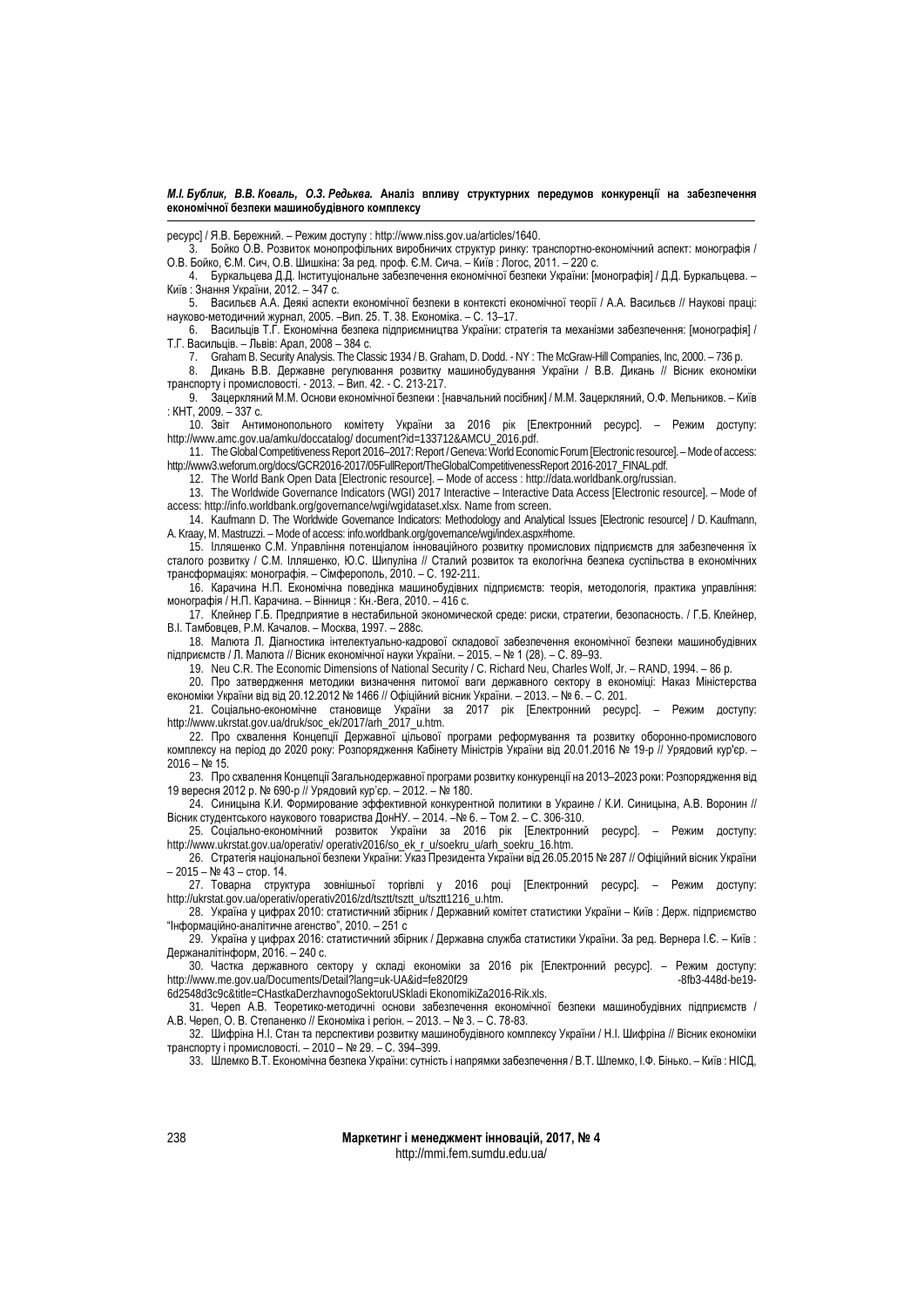1997. – 144 с.

34. Якубович З. Формування системи економічної безпеки машинобудівного підприємства / З. Якубович // Вісник ТНЕУ. – 2010. – № 1. – С. 81-86.

1. Baldwin, D.A. (1997). The Concept of Security. *Review of International Studies, 23*, 5–26. Retrieved from http://www.princeton.edu/~dbaldwin/selectedarticles/Baldwin(1997)The Concept of Security.pdf.

2. Berezhnyi, Ia.V. (n.d.). Shchodo napriamiv udoskonalennia konkurentnoi polityky v Ukraini: analitychna zapyska [As for Areas of Improvement of Competition Policy in Ukraine: Analytical Note]. *niss.gov.ua*. Retrieved from <http://www.niss.gov.ua/articles/1640> [in Ukrainian].

3. Boiko, O.V., Sych, Ie.M., & Shyshkina, O.V. (2011). *Rozvytok monoprofilnykh vyrobnychykh struktur rynku: transportnoekonomichnyi aspekt [Development of Non-Diversified Production Structures of the Market, Transport and Economic Aspect]*. Kyiv : Logos [in Ukrainian].

4. Burkaltseva, D.D. (2012). *Instytutsionalne zabezpechennia ekonomichnoi bezpeky Ukrainy [Institutional Insurance of the Economic Security of Ukraine].* Кyiv : Knowledge of Ukraine [in Ukrainian].

5. Vasyliev, A.A. (2005) Deiaki aspekty ekonomichnoi bezpeky v konteksti ekonomichnoi teorii [Some Aspects of Economic Security in the Context of Economic Theory]. *Naukovi pratsi: naukovo-metodychnyi zhurnal – Scientific Papers: Scientific and Methodical Journal, 25 (38)*, 13-17 [in Ukrainian].

6. Vasyltsiv, T.H. (2008). *Ekonomichna bezpeka pidpryiemnytstva Ukrainy: stratehiia ta mekhanizmy zabezpechennia [Economic Security of Entrepreneurship of Ukraine: Strategy and Mechanisms to Ensure]*. Lviv: Aral [in Ukrainian].

7. Graham, B., & Dodd, D. (2000). *Security Analysis. The Classic 1934*. New York: The McGraw-Hill Companies, Inc.

8. Dykan, V.V. (2013). Derzhavne rehuliuvannia rozvytku mashynobuduvannia Ukrainy [State Regulation of the Development of Mechanical Engineering of Ukraine]. *Visnyk ekonomiky transportu i promyslovosti – Journal of Transport Economy and Industry, 42*, 213-217 [in Ukrainian].

9. Zatserklianyi, M.M., & Melnykov, O. F. (2009). *Osnovy ekonomichnoi bezpeky [Fundamentals of Economic Security]*. Кyiv : КNТ [in Ukrainian].

10. Zvit Antymonopolnoho komitetu Ukrainy za 2016 rik [Report of the Antimonopoly Committee of Ukraine for 2016] (2016). *amc.gov.ua*. Retrieved from http://www.amc.gov.ua/amku/doccatalog/ document?id=133712&AMCU\_2016.pdf [in Ukrainian].

11. World Economic Forum (2017). The Global Competitiveness Report 2016–2017. *weforum.org*. Retrieved from http://www3.weforum.org/docs/GCR2016-2017/05FullReport/TheGlobalCompetitivenessReport2016-2017\_FINAL.pdf.

12. The World Bank Open Data (n.d.). *data.worldbank.org*. Retrieved from http://data.worldbank.org/russian.

13. The Worldwide Governance Indicators (WGI) 2017 Interactive – Interactive Data Access (2017). *info.worldbank.org*. Retrieved from http://info.worldbank.org/governance/wgi/wgidataset.xlsx.

14. Kaufmann, D., Kraay, A., & Mastruzzi, M. (2010). The Worldwide Governance Indicators: Methodology and Analytical Issues. *info.worldbank.org*. Retrieved from http://info.worldbank.org/governance/wgi/index.aspx#home.

15. Illiashenko, S.M., & Shypulina, Yu.S. (2010). Upravlinnia potentsialom innovatsiinoho rozvytku promyslovykh pidpryiemstv dlia zabezpechennia yikh staloho rozvytku [Management the Innovative Potential of industrial Enterprises to Ensure Their Sustainable Development]. *Stalyi rozvytok ta ekolohichna bezpeka suspilstva v ekonomichnykh transformatsiiakh – Sustainable Development and Environmental Security of the Society in Economic Transformations* (pp. 192-211). Simferopol [in Ukrainian].

16. Karachyna, N.P. (2010). *Ekonomichna povedinka mashynobudivnykh pidpryiemstv: teoriia, metodolohiia, praktyka upravlinnia [Economic Behavior of the Machine-Building Enterprises: Theory, Methodology, Practice of Management]*. Vinnytsia: Kn.–Veha [in Ukrainian].

17. Kleiner, H.B., Tambovtsev, B.I., & Kachalov, P.M (1997). *Predpryiatye v nestabylnoi эkonomycheskoi srede: rysky, stratehyy, bezopasnost [An enterprise in an Unstable Economic Environment: Risks, Strategies, Security].* Мoscow [in Russian].

18. Maliuta, L. (2015). Diahnostyka intelektualno-kadrovoi skladovoi zabezpechennia ekonomichnoi bezpeky mashynobudivnykh pidpryiemstv [Diagnostics of Intellectual and Human Resources Component in Order to Ensure the Economic Security of Engineering Enterprises]. *Visnyk ekonomichnoi nauky Ukrainy – Journal of Economic Sciences of Ukraine, 1 (28)*, 89–93 [in Ukrainian].

19. Neu, C.R., & Wolf, C.Jr. (1994). *The Economic Dimensions of National Security*. RAND.

20. Pro zatverdzhennia metodyky vyznachennia pytomoi vahy derzhavnoho sektoru v ekonomitsi: Nakaz Ministerstva ekonomiky Ukrainy vid vid 20.12.2012 # 1466 [On Approving the Methodology for Determining the Share of the Public Sector in the Economy: The Order of Ministry of Economy of Ukraine dated 20.12.2012 No. 1466] (2013). *Ofitsiinyi visnyk Ukrainy – Official Bulletin of Ukraine, 6*, 201 [in Ukrainian].

21. Sotsialno-ekonomichne stanovyshche Ukrainy za 2017 rik [On the socio-economic situation of Ukraine in 2017] (2017). *ukrstat.gov.ua*. Retrieved from [http://www.ukrstat.gov.ua/druk/soc\\_ek/2017/arh\\_2017\\_u.htm](http://www.ukrstat.gov.ua/druk/soc_ek/2017/arh_2017_u.htm) [in Ukrainian].

22. Pro skhvalennia Kontseptsii Derzhavnoi tsilovoi prohramy reformuvannia ta rozvytku oboronno-promyslovoho kompleksu na period do 2020 roku: Rozporiadzhennia Kabinetu Ministriv Ukrainy vid 20.01.2016 № 19-r [On Approval of the Concept of the State program in Reforming and Development of Defense and Industry Complex for the Period 2020. Ordinance of the Cabinet of Ministers of Ukraine from 20.01.2016 № 19] (2016). *Uriadovyi kurier – Governmental Courier, 15* [in Ukrainian].

23. Pro skhvalennia Kontseptsii Zahalnoderzhavnoi prohramy rozvytku konkurentsii na 2013–2023 roky [On Approval of the Concept of the National Program of Competition for the Years 2013 – 2023] (2012). *Uriadovyi kurier – Governmental Courier, 180* [in Ukrainian].

24. Sinitsyna, K.I., & Voronin, A.V. (2014). Formyrovanye эffektyvnoi konkurentnoi polytyky v Ukrayne [Building up an Effective Competitive Policy in Ukraine]. *Visnyk studentskoho naukovoho tovarystva DonNU – Journal of Student Research Society DonNU, 2 [\(6\)](http://jvestnik-sss.donnu.edu.ua/issue/view/17)*, 306-310 [in Russian].